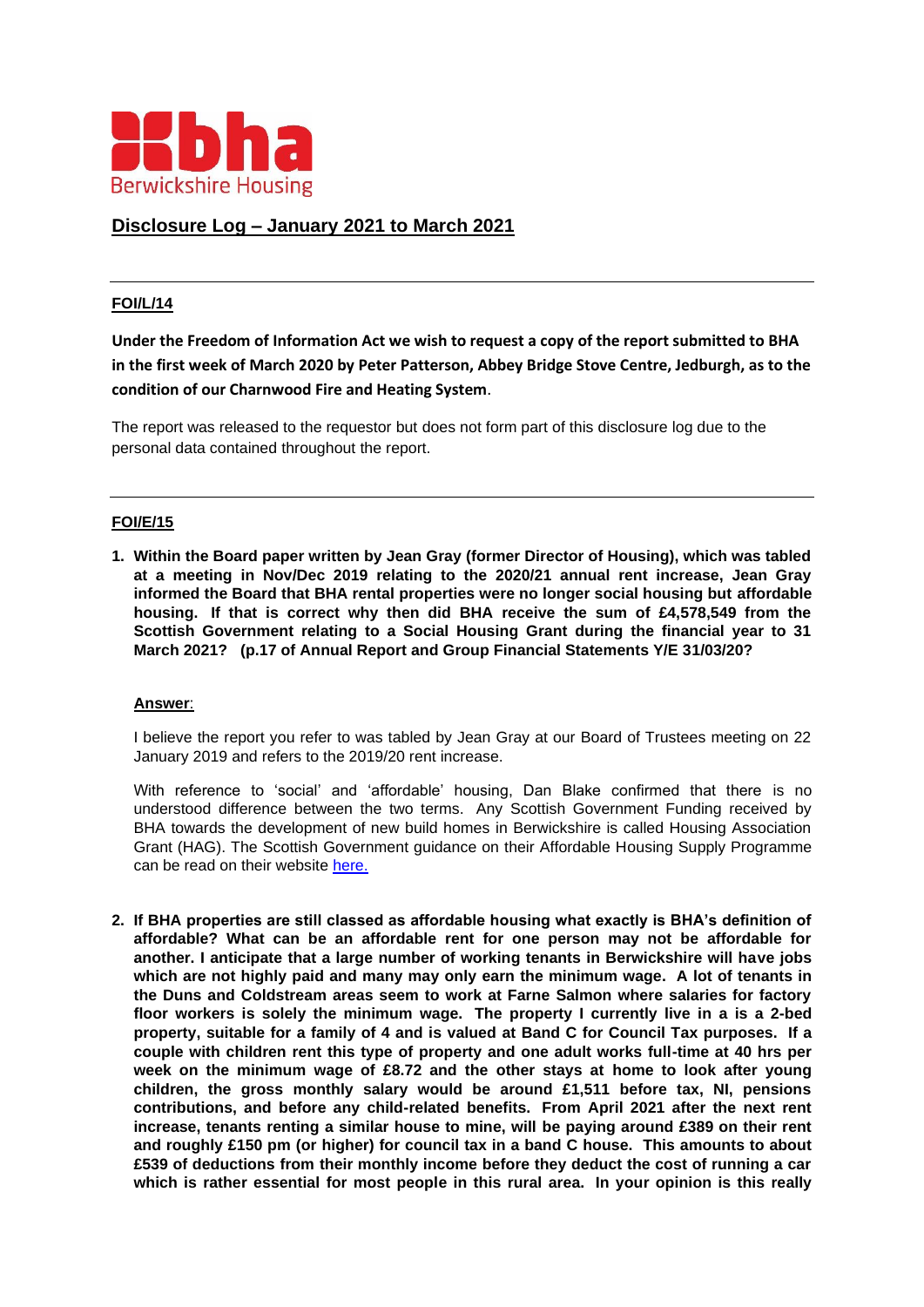**affordable rent? If a tenant with a full-time salary on the national minimum wage is then eligible for housing benefit to help with their rent costs it would seem that the rent is not affordable in the first place.**

#### **Answer:**

Unfortunately, we are unable to provide an opinion as such. Freedom of information legislation relates solely to the information held and is not subject to an opinion. However, in order to be of assistance we can offer the following explanation.

Whilst BHA do not reference a definition of affordability within our rent setting policy, we do have a clear understanding of what affordability is for the customers we serve. For clarity, BHA would not make any distinction between 'social' or 'affordable' housing as we firmly believe all our homes would qualify under both descriptions. BHA consider affordability by referencing the Scottish Federation of Housing Associations rent affordability toolkit, a commonly used source across the housing sector. An affordable rent is therefore where no more than 25-35% of a customer's household income is spent on the cost of their rent and service charges for their home, and, or, the rent and services charged do not exceed the Local Housing Allowance cap (the upper threshold value by which benefit claimants can claim for housing costs towards their rent). In summary, BHA carry out an extensive exercise in preparation to setting and proposing our rents to Board, this is always with affordability at the centre of its considerations, whilst also ensuring we remain able to invest in and improve our customers' homes.

**3. Please can you explain why BHA is registered as a charity? If the organisation is not eligible to pay corporation tax should these benefits not be passed on the stakeholders of the organisation, i.e. its tenants in keeping rents reasonable and maintaining regular property upgrades and maintenance to its properties. When an organisation is classed as a charitable one are there Government guidelines to follow when they set the salaries for staff and Management Team members to make sure they are fair for tenants.**

#### **Answer**:

In response to your query relating to BHA's registered charitable status. I can confirm that, in March 2008 the Board of Trustees approved a move to charitable status and to adopt the SFHA Model Rules for a housing association. These rules were approved by the Board at that time. The reasons for moving were:

- To allow us to undertake charitable activities and apply for grants only available to charities.
- To allow Seton Care to become a charity
- To remove the requirement to pay corporation tax
- To possibly reduce our payment of Council Tax
- To make the best possible use of resources for people in need in Berwickshire

Moreover, it is an expectation of the Scottish Housing Regulator that BHA operates with charitable status. At the time both Boards received a briefing session in their roles as potential trustees and agreed that the duties were no more onerous than the present requirements of company law.

There is no specific guidance within the [Charities and Trustee Investment \(Scotland\) Act 2005](https://www.legislation.gov.uk/asp/2005/10/contents) regarding staff remuneration. BHA operates as a charity based on its Rules (available on our website [here\)](https://www.berwickshirehousing.org.uk/wp-content/uploads/2019/10/BHA-Approved-Model-Rules-2020_FINAL.pdf) that are adopted by its membership. Further, the Scottish Housing Regulator publishes business planning guidance to which we must adhere. This is available [here.](https://www.housingregulator.gov.scot/media/1034/advice-for-landlords-recommended-practice-business-planning-rp-14-december-2015.pdf)

**4. Last year there was a rent increase of 3.9% which came into effect in April 2020, when the UK was already in the state of the Covid pandemic and this year BHA proposes another rent increase of 2%. Do you think it is fair to continue to put rents up again at the moment**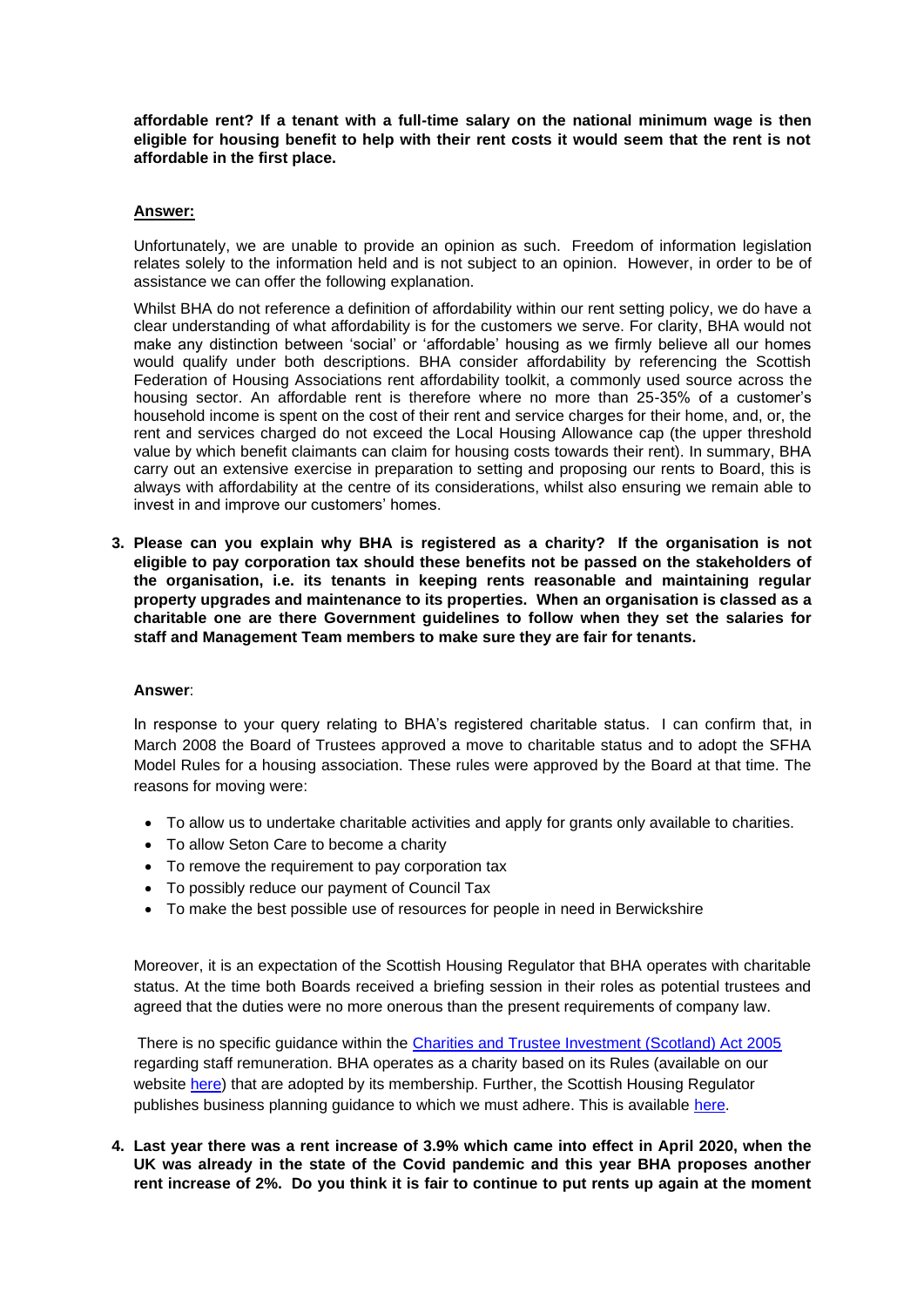**in view that some tenants may be furloughed, have had their hours reduced or have even been paid off from their employment due to this ongoing crisis?** 

#### **Answer**:

Unfortunately, we are unable to provide an opinion on whether we think something is deemed fair. Freedom of information legislation relates solely to the information held and is not subject to an opinion. However, I note that Dan Blake discussed at length the detail within his exercise on calculating affordability and the greater focus and attention paid to the wider economic uncertainties and consequent impacts on our customers and that this was considered in detail by our Board before approval.

**5. I read in this year's tenant consultation that the main reason for increasing the rents again was to ensure that BHA rental properties received regular upgrades. However, when you look at the annual expenditure a lot of the expenditure is actually on staff costs. What percentage of this year's rent increase will be used to pay for staff salary increases and what is the proposed figure to be as at 6/04/2021? From the last accounts it looks as though the salary increase was 3.5% while tenants' rents increased by 3.9%.**

#### **Answer:**

**"What percentage of this year's rent increase will be used to pay for staff salary increases and what is the proposed figure to be as at 6/04/2021?"**

The percentage increase in staff salaries was approved by the Board at their January 2021 meeting and the minutes of that meeting document this. Our minutes will be published on our website shortly. I have attached a link to the section of the website for you [here.](https://www.berwickshirehousing.org.uk/about-us/how-we-are-governed/) Therefore Section 27 of the Freedom of Information (Scotland) Act 2002; *information intended for future publication* applies.

To answer the second part of the question, the total approved salary figure for the 2021/22 financial year including Employers NIC and pension contributions is £2,257,565.

**6. When I spoke to the Convenor of the Board last year he kindly explained that some of the rent increase would be used to upgrade tenants' properties. He confirmed that there were some properties in the Duns area that had not had upgrades and they were about 60 or 70 years old. If properties of this age are not receiving upgrades, why not, when BHA states that their annual rent increases are to make improvements on tenant's properties? When you look at the report and accounts for 2019/20 it is rather horrifying to see the figures for management team staff salaries and pension costs and it makes one think that BHA priorities are with ensuring very competitive salary packages and not affordable rents and well-maintained houses.**

#### **Answer:**

### **"If properties of this age are not receiving upgrades, why not, when BHA states that their annual rent increases are to make improvements on tenant's properties?"**

Dan Blake advised during your call that BHA had increased the sum of capital (major improvement to homes) budget from 2018/19 to present. It is not accurate to say that some of our homes would not have received any investment and on the contrary BHA are legally and statutorily required to improve the quality of our homes to ensure we meet several key compliance areas such as Scottish Housing Quality Standards and Energy Efficiency Standards in Social Housing (EESSH).

Sums invested in our properties are reported in our [Annual Financial Statements](https://www.berwickshirehousing.org.uk/wp-content/uploads/2019/10/BHA-Statutory-Accounts-2019-20-_SIGNED_Redacted.pdf) and summarised in our **Annual Report** each year.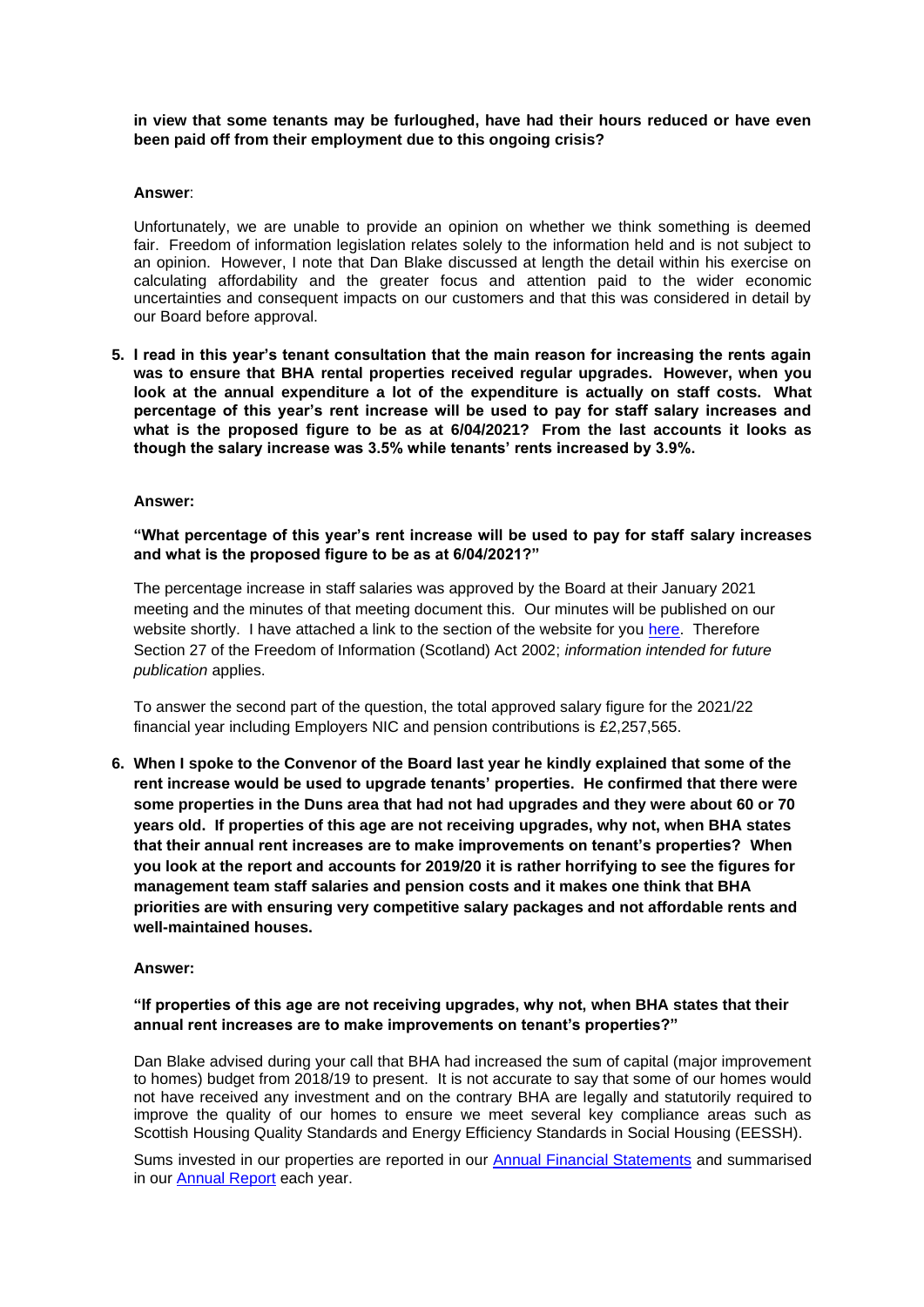# **FOI/E/16**

## **Question 1**

*"How many tenants completed the rent consultation each year and the % that were for and against the increase and the % supplied to the board for there decision making process"*

# **Answer:**

Please find below a table summarising the rent consultation results for the last 3 years.

| Year             | Response<br>numbers | Positive/Neutral | Negative | No Response |
|------------------|---------------------|------------------|----------|-------------|
| 2018-19          | 408                 | 71%              | 29%      | 76.7%       |
| 2019-20 (online) | 242                 | 53%              | 46%      | 1%          |
| 2020-21 (online) | 320                 | 26%              | 55%      | 19%         |

The Board received 100% of the results of the consultation.

## **Question 2**

*"I also request information on how bhas board have been allowed to bring in a rent restructure that is on and above the 2.5 % agreed this year in the rent consultation and if bha had carried out a separate consultation with tenants relating to the 3 year rent restructure prior to its implementation"*

## **Answer:**

I can confirm that BHA did consult with tenants on the rent restructure and the results of this consultation are attached. This information was presented to our Board of Trustees on 14 January 2020. All customers were notified of the outcome of the rent restructure proposal by letter and I also include a link to our website that has a dedicated page to support our customers to understand what this meant for them in more detail.

<https://www.berwickshirehousing.org.uk/your-home/rent-restructure/>

[Results of rent consultation](https://www.berwickshirehousing.org.uk/wp-content/uploads/2021/09/FOI-E-16.pdf)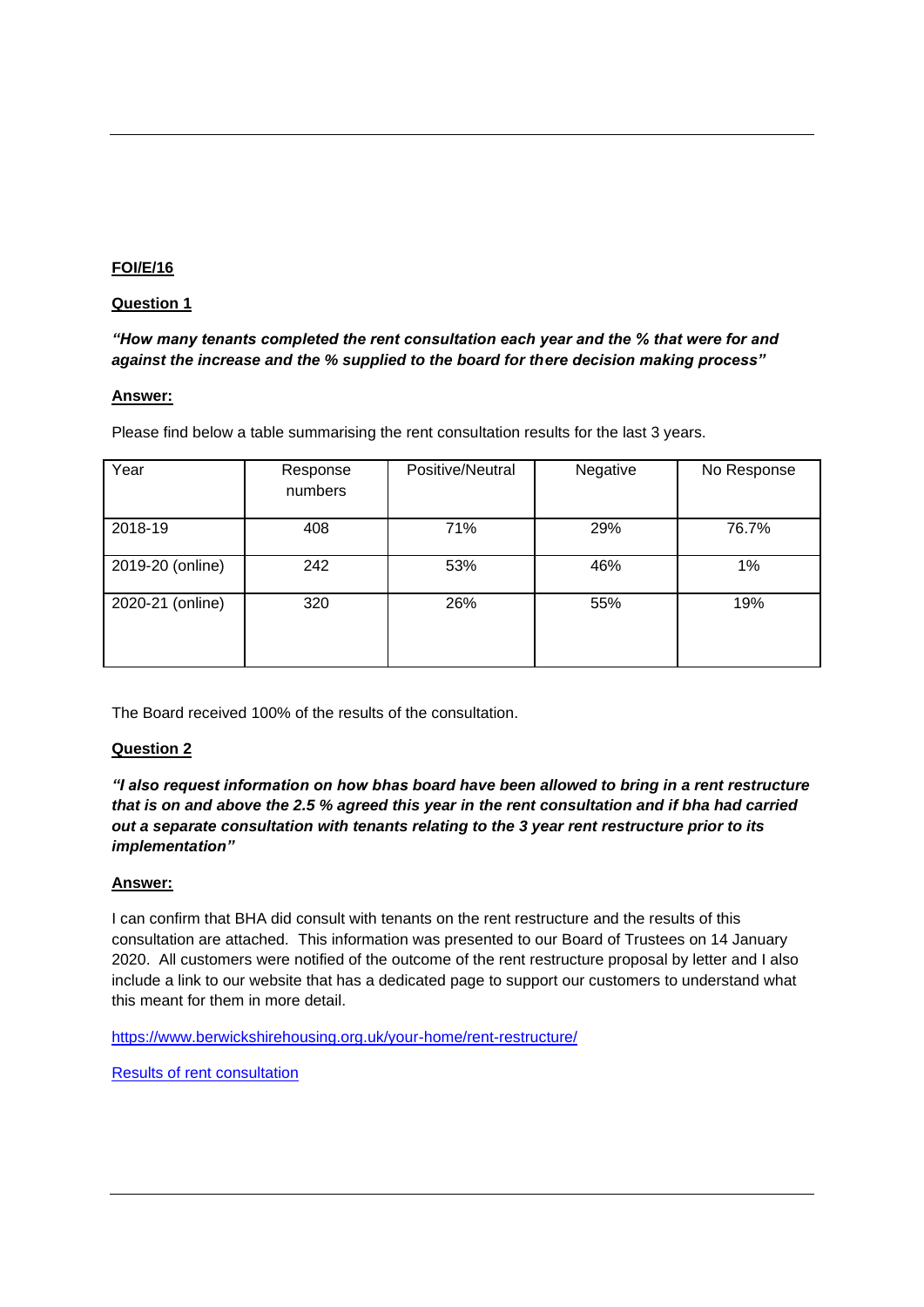# **FOI/E/17**

## **Request 1:**

# **Please provide me with a breakdown of the priority need bands for your organisation's housing list, and the number of applications currently in each band.**

**Answer:** Our priority bands are outlined in our Allocations Policy which can be accessed on our website here:

Allocations Policy: [https://www.berwickshirehousing.org.uk/wp-content/uploads/2019/10/Allocation-](https://www.berwickshirehousing.org.uk/wp-content/uploads/2019/10/Allocation-Policy.pdf)[Policy.pdf](https://www.berwickshirehousing.org.uk/wp-content/uploads/2019/10/Allocation-Policy.pdf)

We are currently migrating to a new choice-based lettings system, These Homes, and detailed reporting is not yet available from this system. To provide you with this information would require a member of staff to manually compile this data from the system which I am sure you would appreciate will take a considerable amount of time. As that is the case, section 12 of the Freedom of Information (Scotland) Act 2002; excessive cost of compliance applies.

# **Request 2:**

**Please provide me with the number of applications on your housing list for each of the following years. I'm looking to see if the housing list has grown over the last 5 years, so to gain an accurate comparison, please provide me with a snapshot of the number of people on your housing list on 1 April of each of the years set out below. If you do not hold figures for all of the years, please fill out the table for those years you do hold information. By "1 April", I mean the first day of the financial year.**

**Answer:** BHA operate a choice-based lettings system and therefore we do not operate a housing list as such. We hold a register of people who wish to apply for housing but the onus is on them to apply for properties they are interested in and wish to be considered for. I have provided a link below to the Scottish Housing Regulator's website which details our Annual Return on the Charter (ARC) returns. Within these returns are the figures relating to our lettings system. This can be found within Indicator 10 and I hope this information covers what you are looking for. The SHR no longer required this to be reported on as of 1st April 2019.

Scottish Housing Regulator: [https://www.housingregulator.gov.scot/landlord](https://www.housingregulator.gov.scot/landlord-performance/landlords/berwickshire-housing-association-ltd#panel-4)[performance/landlords/berwickshire-housing-association-ltd#panel-4](https://www.housingregulator.gov.scot/landlord-performance/landlords/berwickshire-housing-association-ltd#panel-4)

For the information already published section 25 of the Freedom of Information (Scotland) Act 2002; *information otherwise accessible* applies.

## **Request 3:**

# **Please provide me with the number of applications currently on your housing list for each of the property types listed.**

**Answer:** Unfortunately, we do not hold a housing list broken down into house size. As per above, BHA operate a choice-based lettings system and we hold a register of people who wish to apply for housing but the onus is on them to apply for properties they are interested in and wish to be considered for. As that is the case, Section 17 of the Freedom of Information (Scotland) Act 2002; *information not held* applies.

# **Request 4:**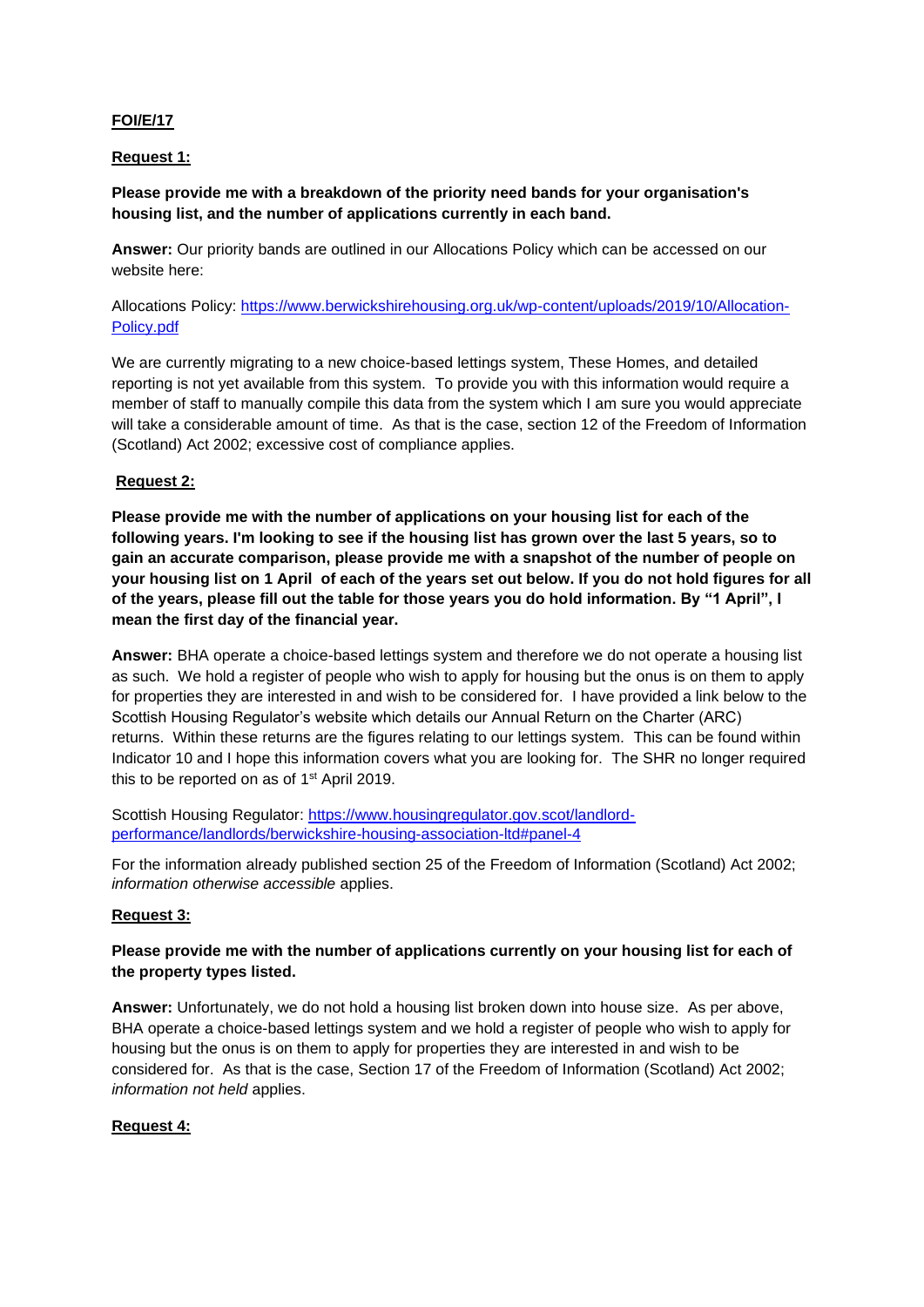### **How many properties have been let to tenants during each of the years listed. If you do not hold figures for all of the years, please fill out the table for those years you do hold information.**

**Answer:** Please note that the majority of this information is currently published by the Scottish Housing Regulator (SHR) within the Annual Return on the Charter (ARC) submission. I have provided a link below to their webpage which contains the specific BHA returns for the years requested. The information you have requested can be found within Indicators C7 through to C9. Omitted from the SHR webpage is 2019/20 ARC return. [I have therefore attached this for](https://www.berwickshirehousing.org.uk/freedom-of-information/)  [you.](https://www.berwickshirehousing.org.uk/freedom-of-information/) With regard to the 2020/21 return, these figures are currently being validated and will be available on the SHR website shortly.

Scottish Housing Regulator: [https://www.housingregulator.gov.scot/landlord](https://www.housingregulator.gov.scot/landlord-performance/landlords/berwickshire-housing-association-ltd#panel-4)[performance/landlords/berwickshire-housing-association-ltd#panel-4](https://www.housingregulator.gov.scot/landlord-performance/landlords/berwickshire-housing-association-ltd#panel-4)

For the information already published section 25 of the Freedom of Information (Scotland) Act 2002; *information otherwise accessible* applies. With reference to the 2020/21 return section 27 of the Freedom of Information (Scotland) Act 2002; *information intended for future publication* applies.

# **Request 5:**

**How many properties are due to be completed in the next business year, broken down by the number of bedrooms in property**

### **Answer:**

| <b>Size of house</b> | Number of properties due to be<br>completed in 2021/22 |
|----------------------|--------------------------------------------------------|
| 1 bedroom            | 6                                                      |
| 2 bedrooms           | 13                                                     |
| 3 bedrooms           | 10                                                     |
| 4 bedrooms           | $\mathbf{2}$                                           |
| 5+ bedrooms          |                                                        |

## **Request 6:**

**Please provide the total housing stock figure for each of the last 5 years, broken down by year, and number of bedrooms. By "1 April", I mean the first day of the financial year. If you do not hold figures for all of the years, please fill out the table for those years you do hold information.**

**Answer:** Please note that the majority of this information is currently published by the Scottish Housing Regulator (SHR) within the landlord comparison tool. I have provided a link below to this. The 2020/21 figures have not yet been finalised but will be published on the SHR website in the coming weeks.

Scottish Housing Regulator:<https://www.housingregulator.gov.scot/comparison-tool?landlord=2449>

For the information already published section 25 of the Freedom of Information (Scotland) Act 2002; *information otherwise accessible* applies. With reference to the 2020/21 return section 27 of the Freedom of Information (Scotland) Act 2002; *information intended for future publication* applies.

## **Request 7:**

**Please provide me with a list of rental prices for each of the last 5 years.**